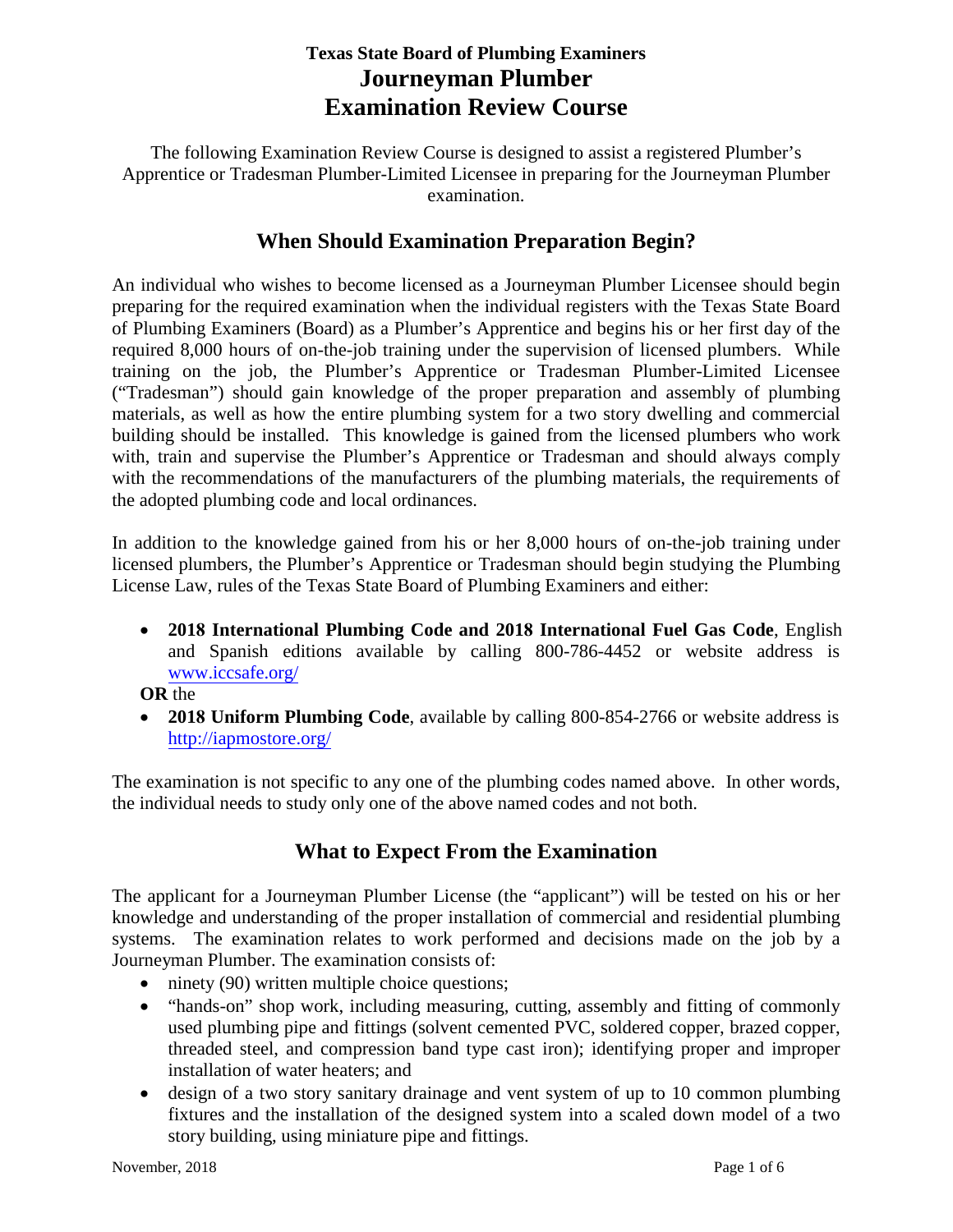• **Note:** If you are a current Tradesman – Plumber Limited licensee at the time of examination, you have already been tested on and demonstrated competency of the "hands-on" shop work and the design and installation of a sanitary drainage and vent system. As a result, the examination of an applicant who is a current Tradesman Plumber will be limited to a written examination and will not include the practical components of the "hands-on" shop work or the two story sanitary drainage and vent system as described above. However, we recommend that you continue to review all topics contained in the study materials as many of the concepts concerning design, installation and material preparation are tested in the written examination.

# **How to Study the Plumbing Codes**

The examination contains questions pertaining to plumbing of one and two family dwellings, as well as commercial installations.

In some instances, a plumbing code may refer to a manufacturer's recommendations on a particular subject. For the purposes of the examination, the applicant needs to be familiar with the manufacturer recommendations for the installation of solvent cemented P.V.C. joints, steel pipe threaded/screwed joints, soldered and brazed copper joints and compression band type cast iron joints. These manufacturer recommendations are found in the form of the manufacturer instructions for the assembly of the particular product. For example, the label on most cans of P.V.C. primer and solvent cement have instructions for the proper preparation of the pipe and application of the primer and solvent cement. Manufacturer recommendations are also found on the labels of most pipe joint compounds for threaded/screwed joints and soldering fluxes for copper soldered joints. Manufacturer recommendations for compression band type cast iron joints are supplied with the bands or from the supplier or manufacturer.

The plumbing codes are separated into chapters according to subjects. Some subjects are covered in more than one chapter, depending on which code is chosen to study. For example, installation of methods for plumbing materials are generally covered in the General Regulations chapter, but more specific methods for installing solvent cemented P.V.C. water pipe, may be found in the chapter on Water Supply and Distribution.

When preparing for the examination, the applicant should pay particular attention to the following chapters and subject matter listed under each chapter:

# **Chapter on Definitions**

Studying a plumbing code should begin with learning and understanding the proper plumbing terms and their meanings found in the chapter on definitions. When the proper terms and their meanings are known and understood, the applicant will find the other chapters in the plumbing code much easier to understand. The plumbing codes use only correct plumbing terms and do not contain any slang terms. Since the examination is based on the plumbing codes, only correct terms are used in the examination.

## A Sample Question from the Journeyman Plumber Examination:

That part of the drainage system which extends from the end of the building drain and conveys its discharge to a public sewer, private sewer, individual sewage - disposal system or other point of disposal is a:

A. waste pipe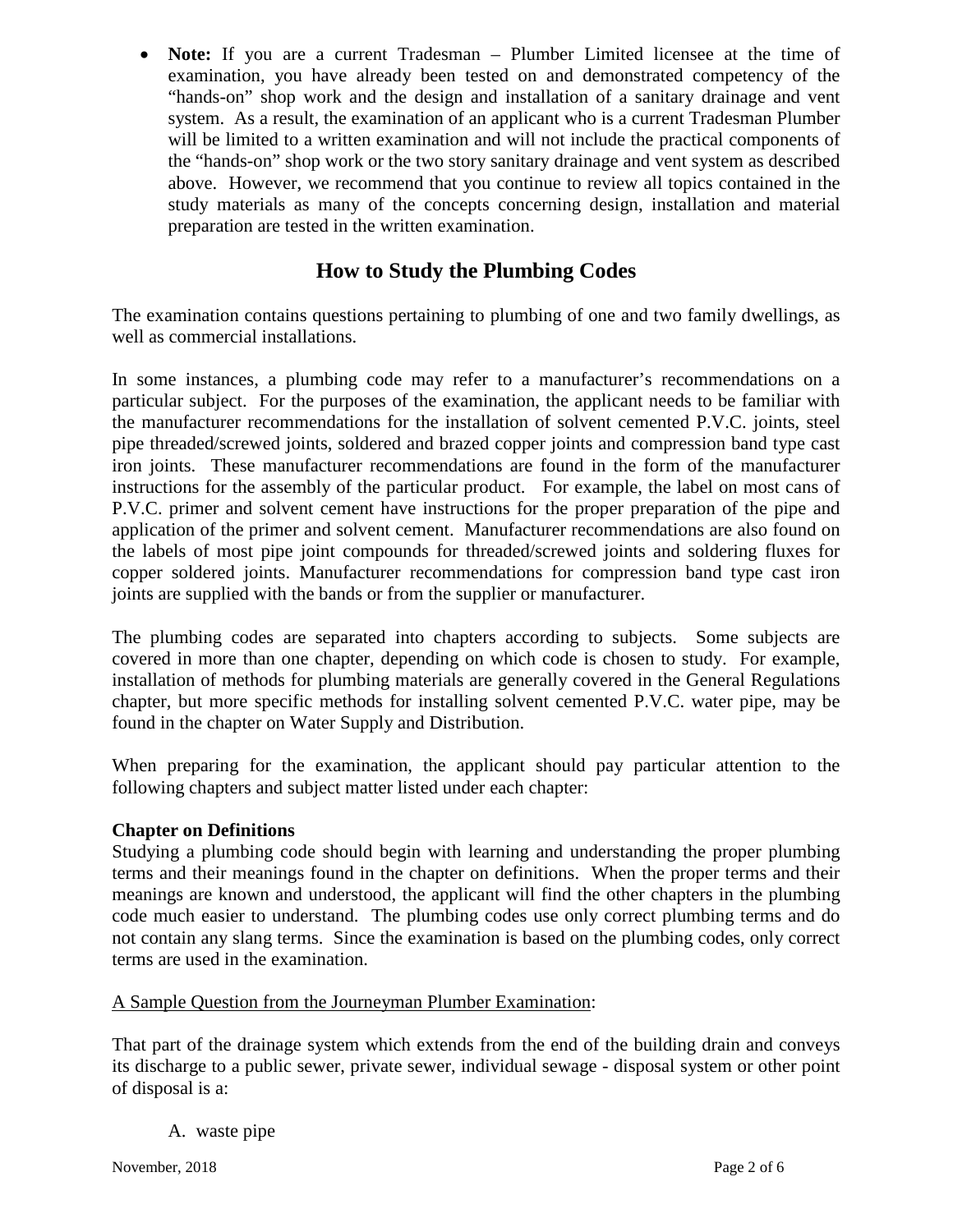- B. soil stack
- C. building sewer
- D. branch

# **Chapter on General Regulations or General Requirements**

The chapter on general regulations or general requirements, generally addresses the requirements for the installation of plumbing. Some of the subjects in this chapter may be more specifically addressed in the other chapters of the code. Some of the subjects covered in this chapter include:

- types of materials and fixtures which may and may not be used;
- installation methods which may and may not be used;
- protection of piping from corrosion, stress, freezing and physical damage;
- proper bedding, support and protection of pipe installed in trenches and tunnels;
- limitations on cutting, notching and boring of the building structure;
- required types and methods of testing and inspection of the plumbing system.

# A Sample Question from the Journeyman Plumber Examination:

All piping passing under or, through walls shall be:

- A. protected from breakage
- B. bent 90° degrees
- C. welded joints
- D. accessible

# **Chapter on Plumbing Fixtures**

The chapter in the codes on plumbing fixtures addresses the approved types and sizes of fixtures, faucets and fixture fittings and their installation. Some of the subjects covered in this chapter are:

- water closets, bidets, lavatories, bathtubs, showers, sinks, automatic clothes washers, dish washers, food grinders;
- fixture fittings and accessories, such as p-traps, tailpieces, slip joint connections, flush valves and overflows in water closet tanks.

## A Sample Question from the Journeyman Plumber Examination:

Water closets or bidets shall not be set closer than from its center to any sidewall or partition.

- A. 10 inches
- B. 12 inches
- C. 15 inches
- D. 18 inches

# **Chapter on Water Heaters**

The chapter on water heaters addresses the installation of water heaters, including the required connections, valves and safety devices. The chapter in the codes on fuel gas, also addresses many requirements for water heater installation and venting. Some of the subjects addressed in the chapter on Water Heaters are:

- approved locations of water heaters
- supply valves
- pressure and temperature relief valves and drains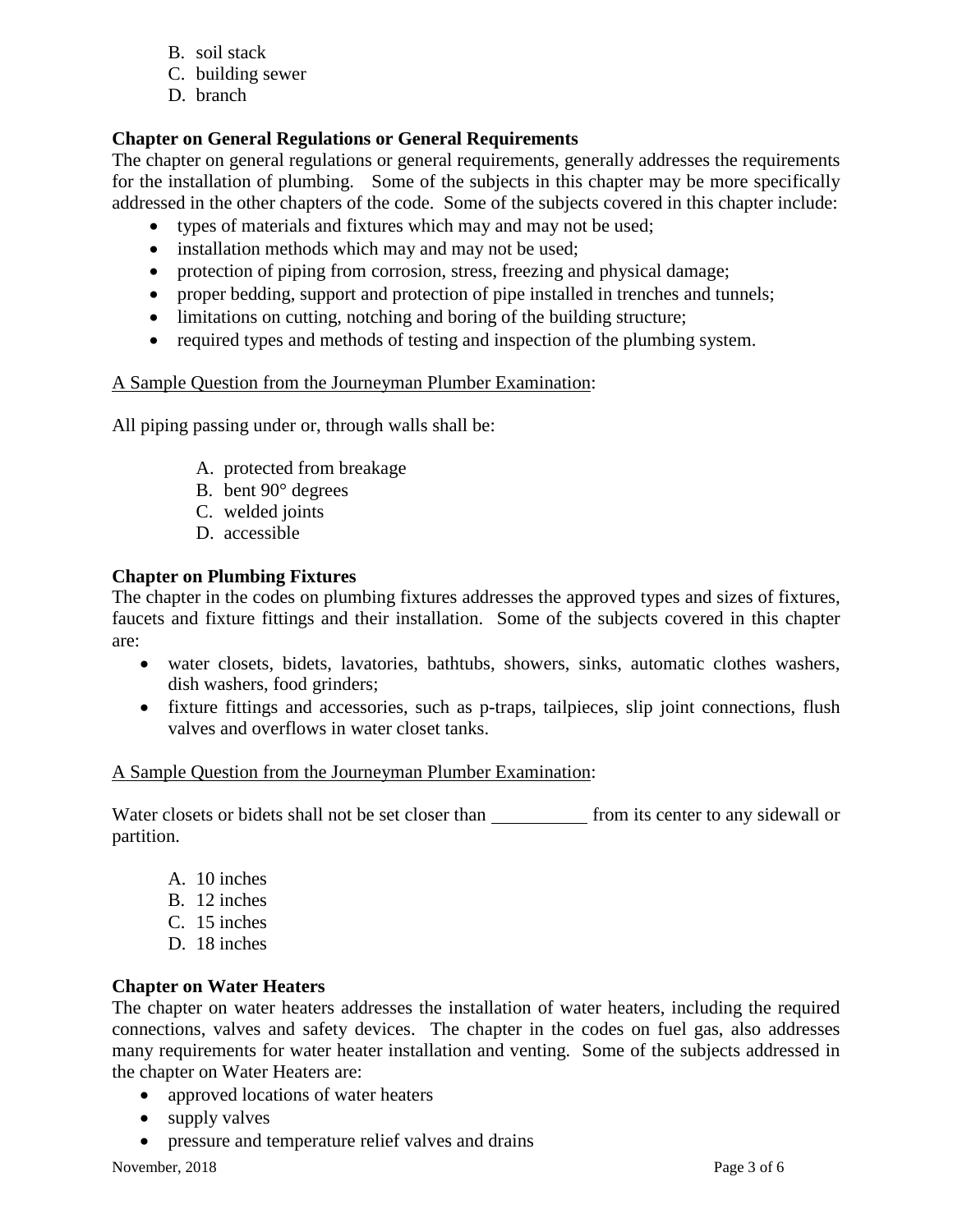• drain pans

During the examination, the applicant will view several water heater installations. Each water heater installation will be numbered. Each water heater will have the manufacturer's warning and statistical labels affixed to the water heater. Each water heater installation will contain some code violations, which must be identified by the applicant.

## A Sample Question from the Journeyman Plumber Examination:

The water supply piping to water heater #2:

- A. must have a shutoff valve on both sides where the flex connectors join the pipe.
- B. must have a shutoff valve on the cold water supply.
- C. must have a shutoff valve on the hot water side only.
- D. would be code approved as installed.

#### **Chapter on Water Supply and Distribution**

The chapter on water supply and distribution address materials and installation of hot and cold water supply and distribution systems. Some of the subjects covered in this chapter are:

- cross-connection contamination prevention, including vacuum breakers and air gaps;
- approved materials for water supply piping
- required methods for installation of water piping, including threaded, solvent cement and solder joints

#### A Sample Question from the Journeyman Plumber Examination:

Type "M" copper tubing wall thickness is:

- A. heavier than type "L"
- B. heavier than type "K"
- C. lighter than type "L"
- D. lighter than type "DWV"

#### **Chapter on Sanitary Drainage**

The chapter on sanitary drainage addresses the materials and installation of sanitary drainage piping systems. Some of the subjects covered in this chapter are:

- approved and prohibited materials for sanitary drain piping;
- required methods for installation of drainage piping, including solvent cement joints;
- required distance between building drain and water service
- required locations of cleanouts
- testing of sanitary drainage piping

#### A Sample Question from the Journeyman Plumber Examination:

Which one of these fixtures has the highest fixture unit rating?

- A. bathtub
- B. water closet
- C. lavatory
- D. kitchen sink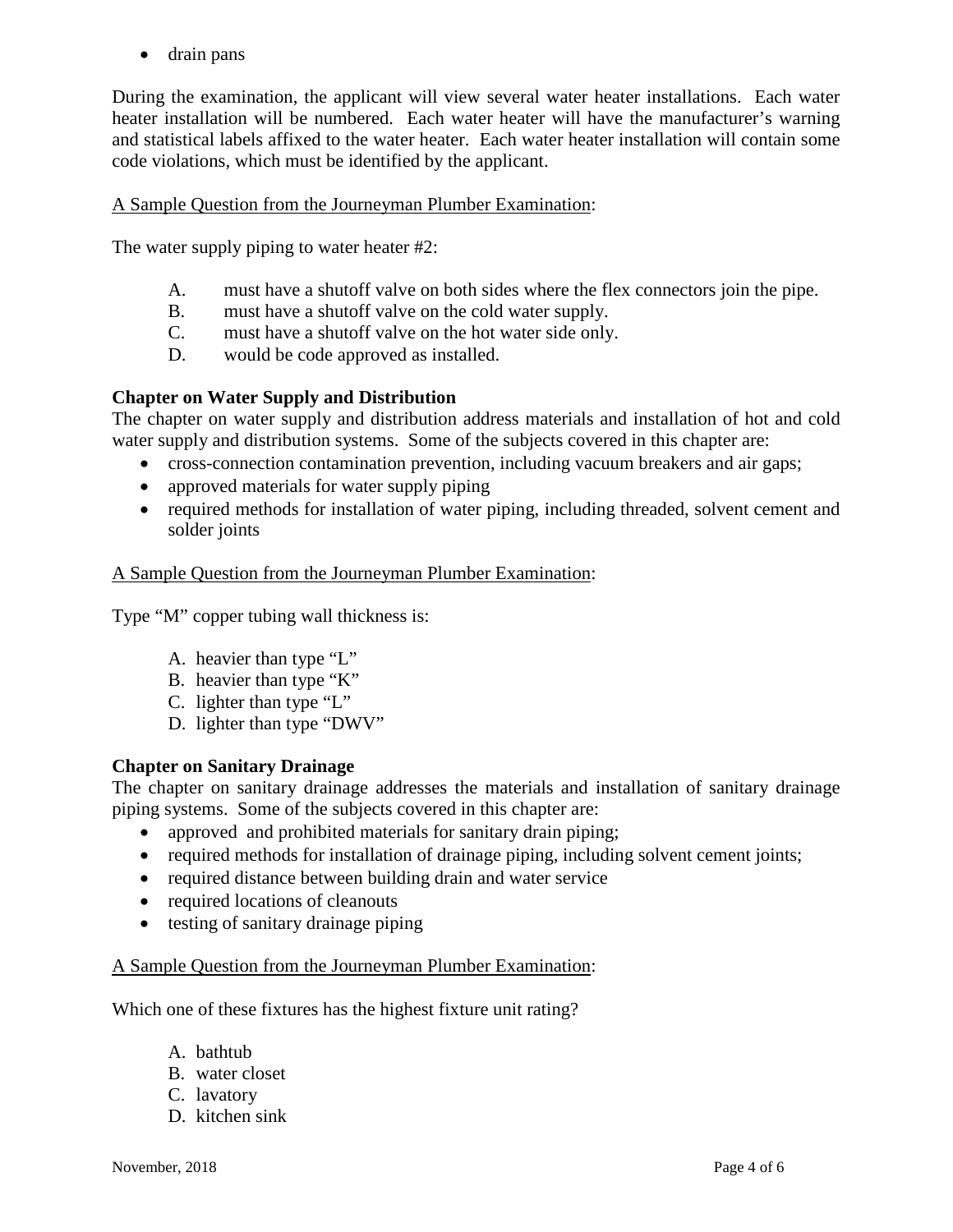## **Chapter on Vents**

The chapter on vents addresses the materials and installation of vent systems, which allow the sanitary drainage system to operate properly. Some of the subjects covered in this chapter are:

- the purpose of properly installed vent systems
- the different vent types and components which create a complete vent system
- vent terminals
- grading of vents
- connection of vent piping to sanitary drainage piping
- wet venting on the same floor versus wet venting one floor above another

#### A Sample Question from the Journeyman Plumber Examination:

The connection between a vent pipe and a vent stack or stack vent shall be at least inches above the flood-level rim of the highest fixture served by the vent:

A. 4 B. 8 C. 7 D. 6

## **Chapter on Traps**

The chapter on traps addresses the materials and installation of traps in the sanitary drainage system. Some of the subjects covered in this chapter are:

- design of different types of traps
- fixture traps
- protection of trap seals
- prohibited traps

## A Sample Question from the Journeyman Plumber Examination:

Which one of the following characteristics is not a requirement of a properly installed trap?

- A. it is able to pass water freely
- B. it has mechanical or moving parts
- C. it is self-cleaning
- D. it has a seal not less than 2 inches and not more than 4 inches

## **Chapter on Fuel Gas or Fuel Piping**

The chapter on fuel gas or fuel piping addresses the pipes, valves, fittings and installation of those materials used for supplying fuel gas to water heaters and appliances. The subjects covered in this chapter that the Plumber's Apprentice should be knowledgeable of are:

- the different types of fuel gasses
- approved and prohibited materials for fuel gas piping
- testing of fuel gas systems

The applicant should also know, that in order to install liquefied petroleum (L.P.) gas, a separate license issued by the Texas Railroad Commission must first be obtained by anyone who installs L.P. gas piping.